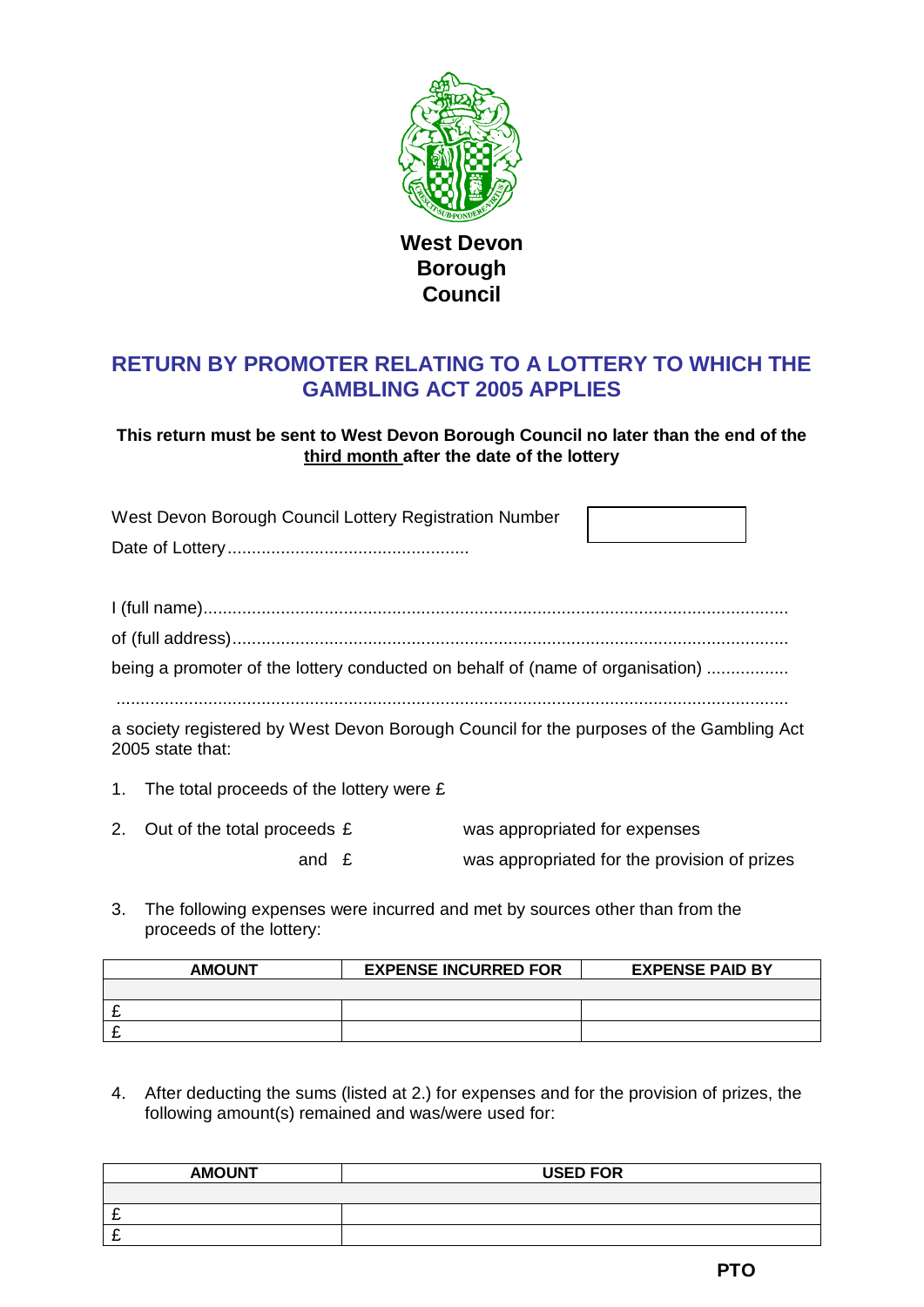- 5. I hereby certify that I am a member of the society named above and have been duly authorised for the purpose in writing by the society, or, if it has one, its governing body, to act as the promoter of the lottery.
- 6. A copy of the scheme under which the lottery was promoted accompanies this return.

**Dated**..................................................................................................................................

**Signed**................................................................................................................................

**Occupation**........................................................................................................................

*WE, being two members of the said society and persons of full age who have been appointed in writing by the society, or, if it has one, its governing body to certify the returns relating to lotteries conducted for the benefit of the said society HEREBY CERTIFY that to the best of our knowledge and belief the information contained in this return is in all respects correct.*

| Signatures: |  |
|-------------|--|
|-------------|--|

2. ....................................................... Print 2..................................................